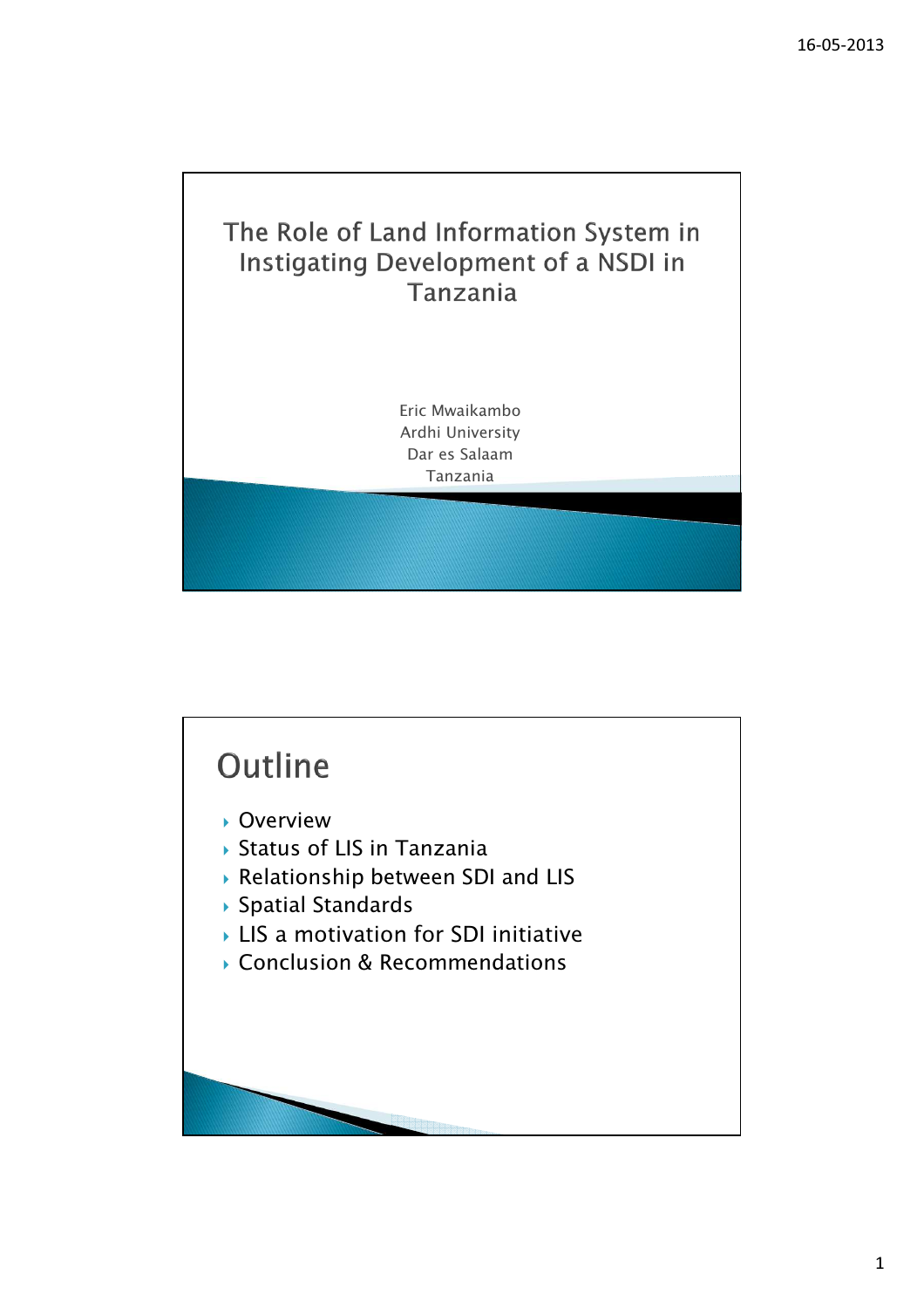

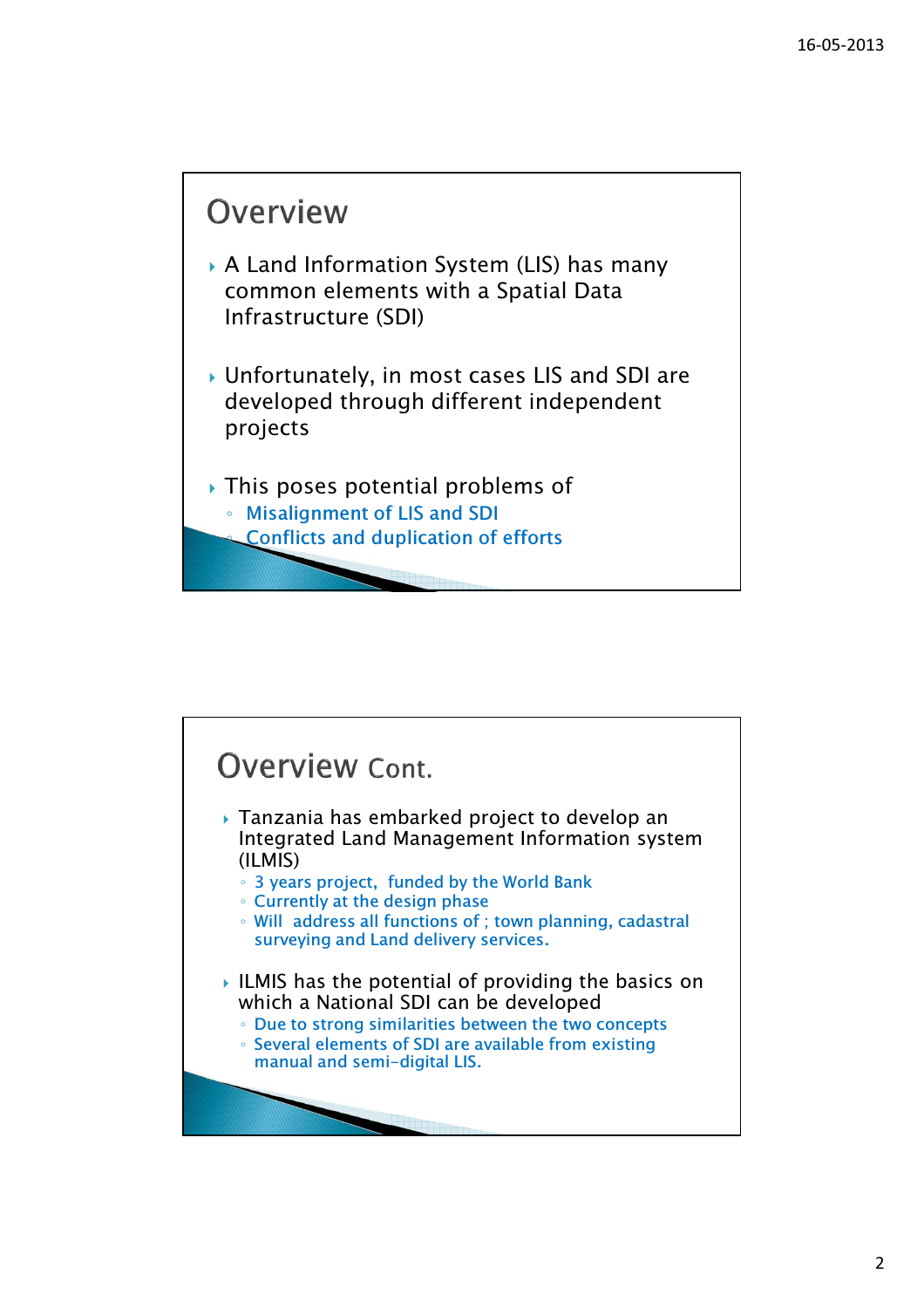



3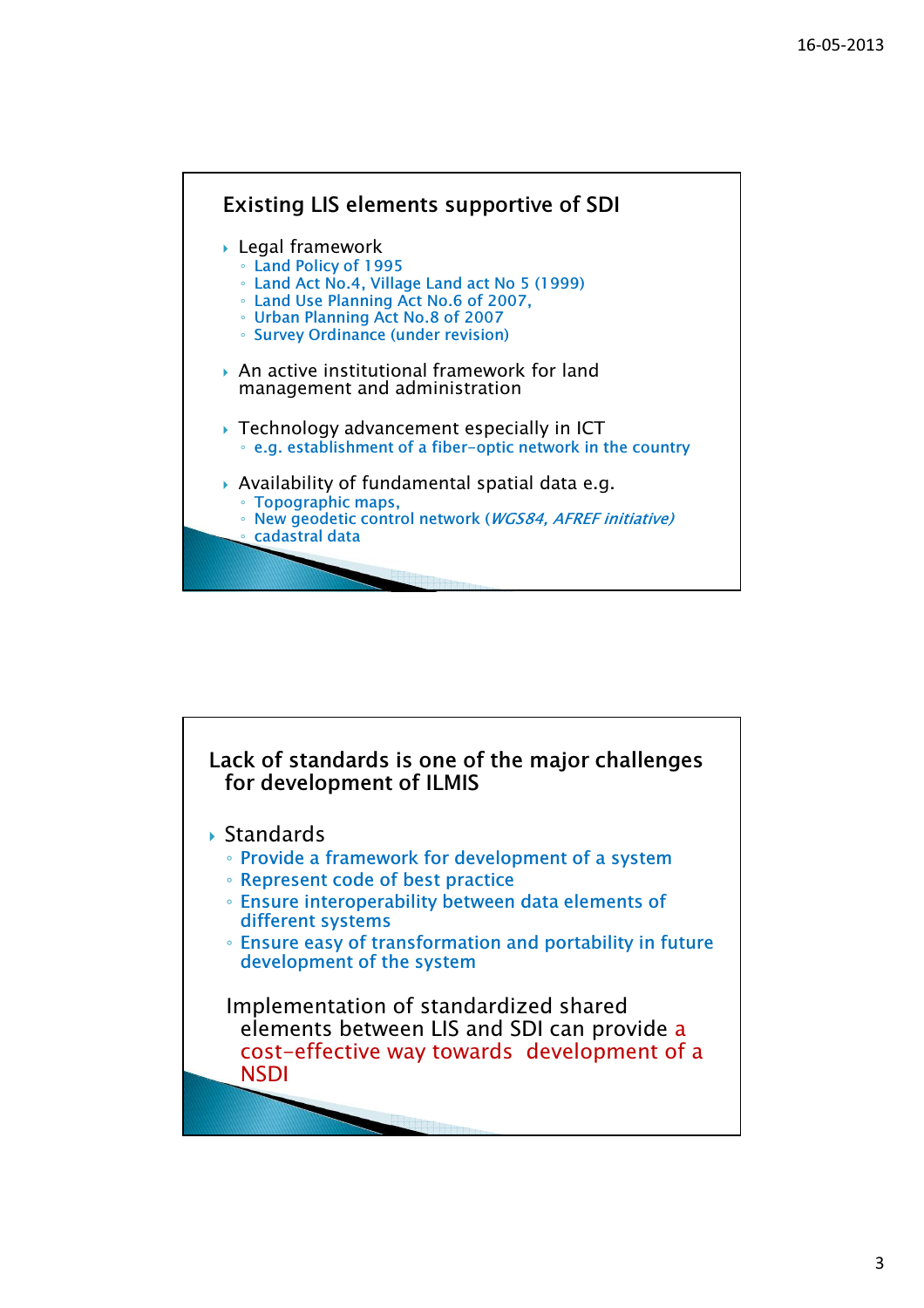

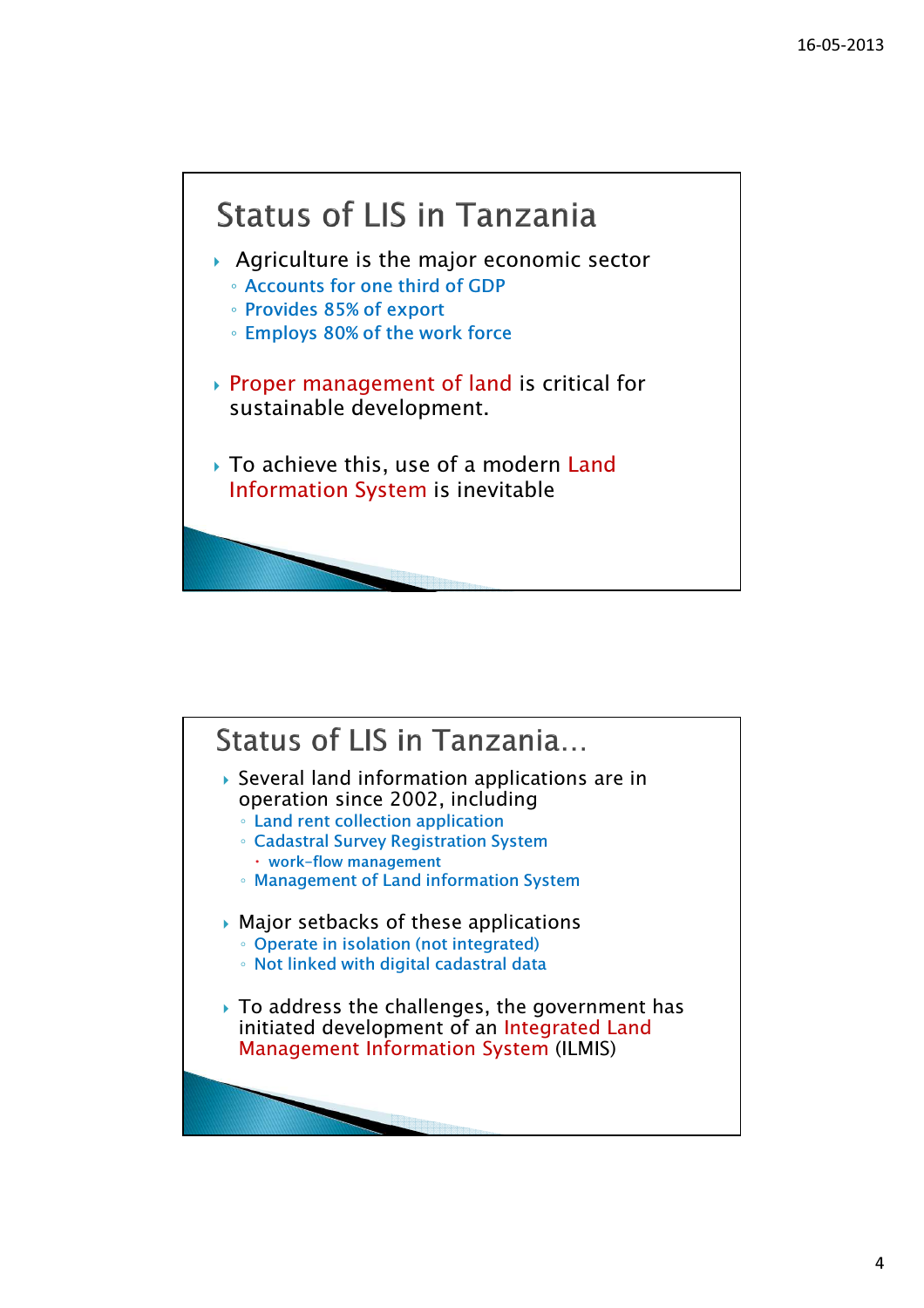## **SDI and LIS**  Spatial data creation and use has became become very popular in recent years ◦ In simple terms, data or an entity is spatial if it has shape and location ◦ And thus can be represented by a symbol on a map ◦ Most of the data held in information systems is spatial in nature Societies all over the world are developing SDIs ◦ To manage and improve access to spatial data ◦ To share spatial data and related resources (services).

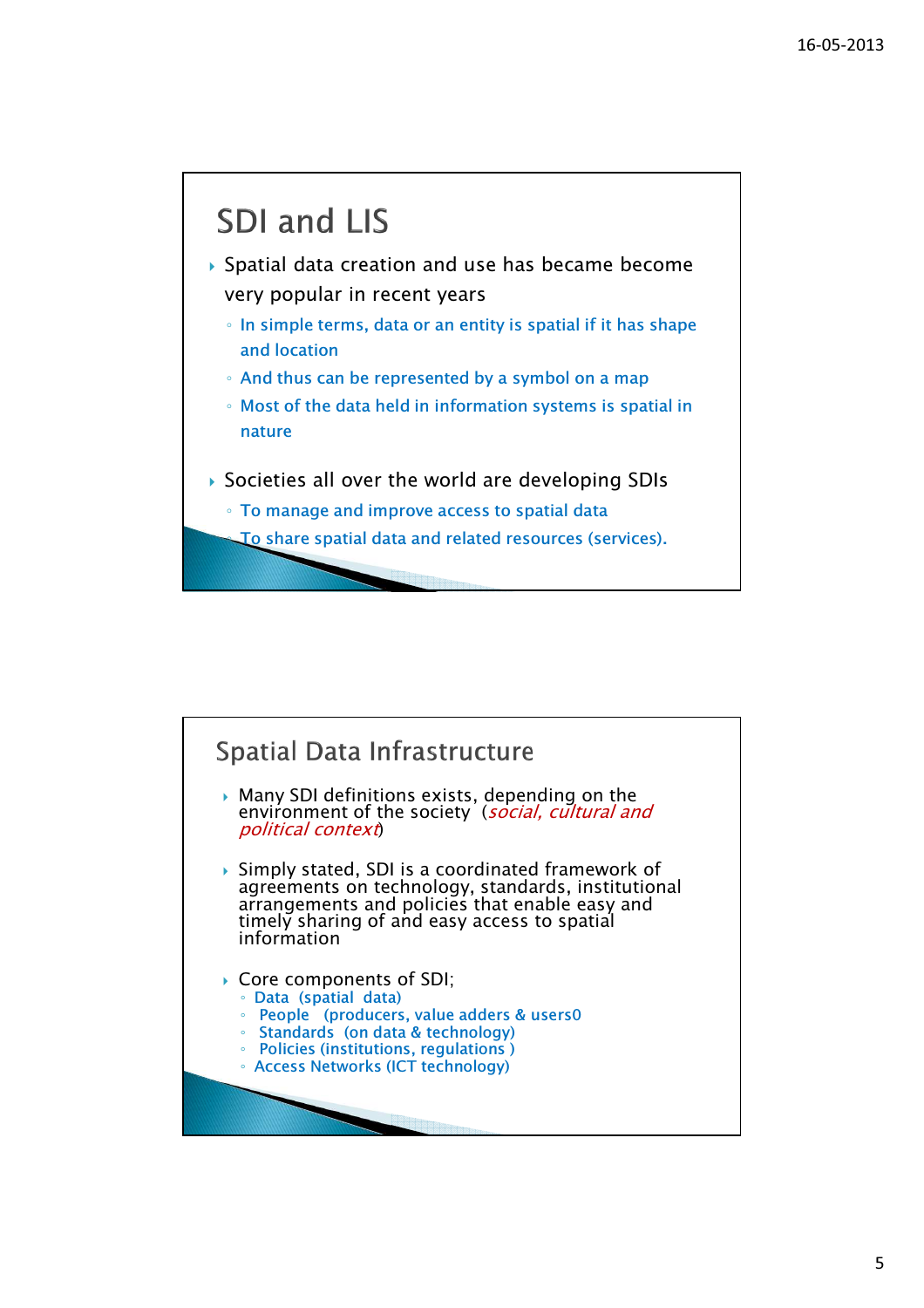

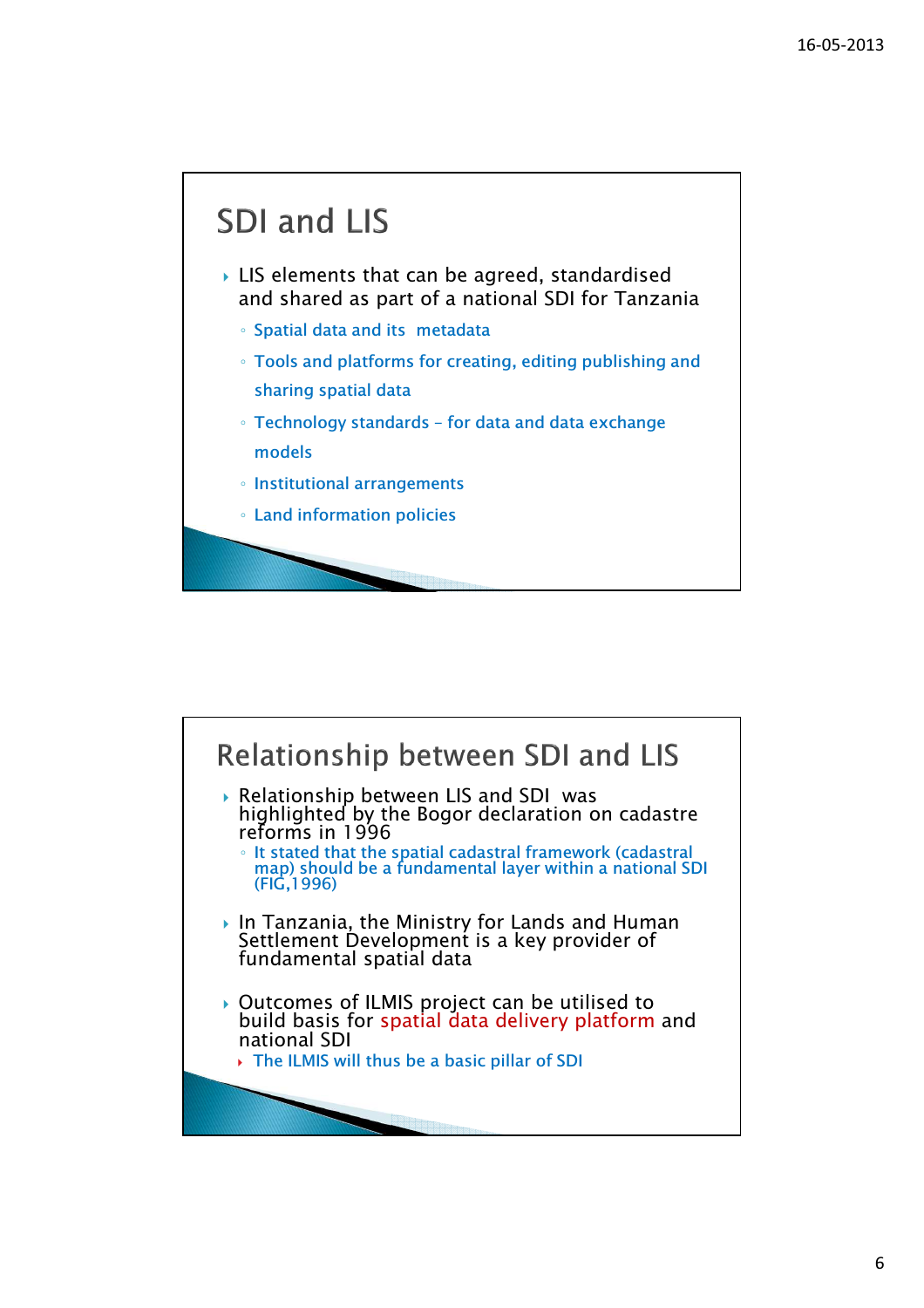

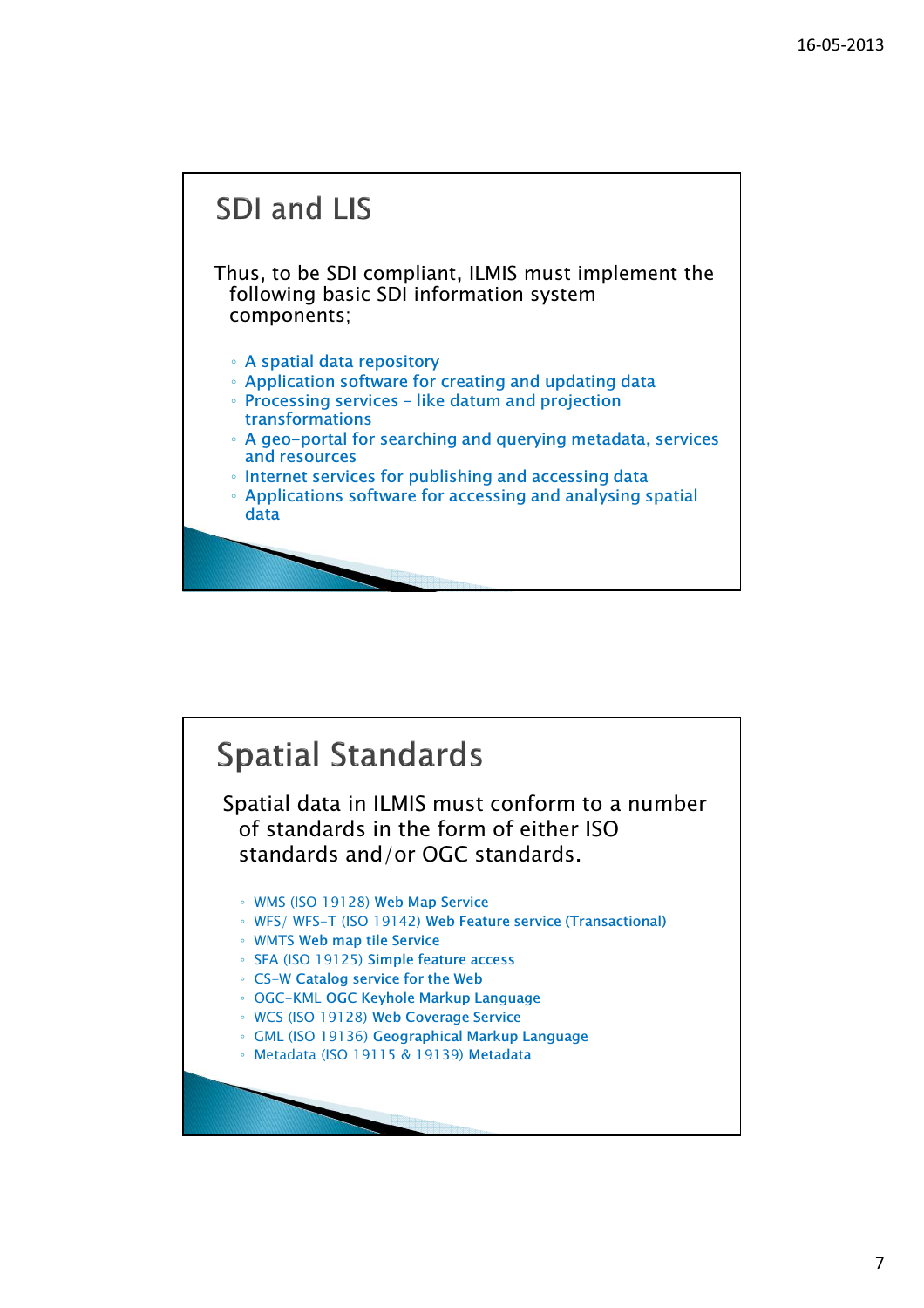

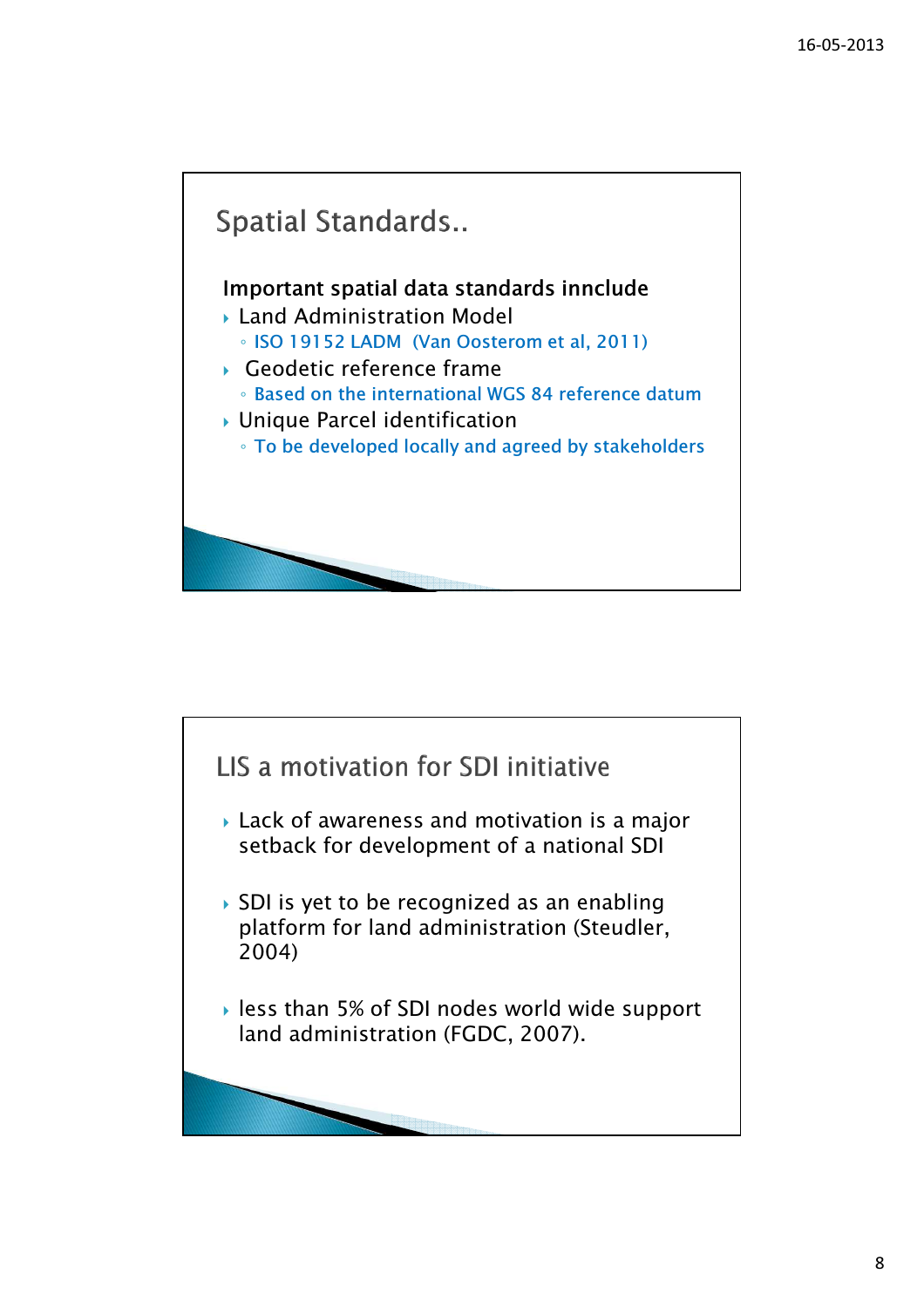